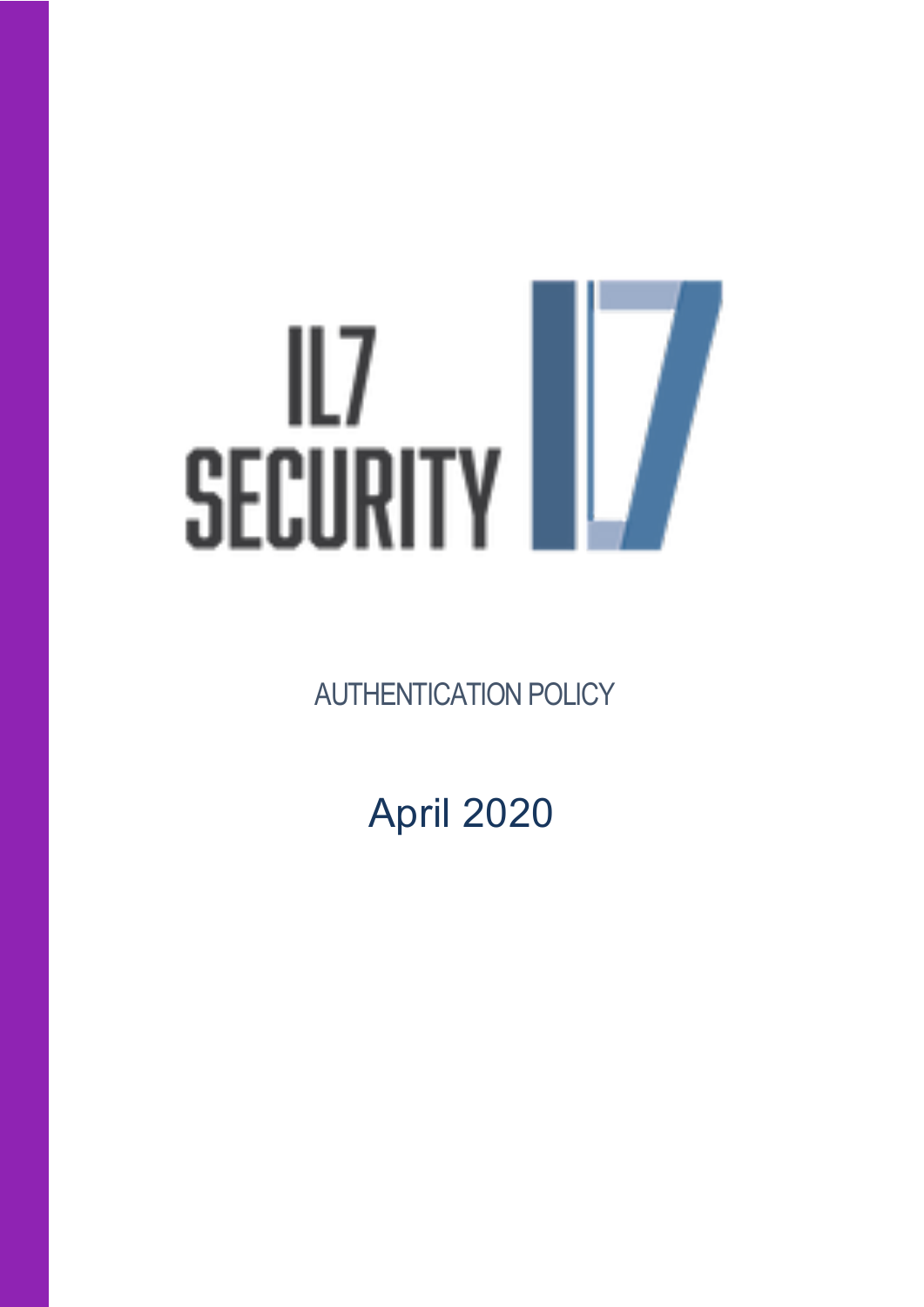# **Contents**

| 1              | Overview                                | 3  |
|----------------|-----------------------------------------|----|
| 1.1            | Purpose                                 | 3  |
| 1.2            | Scope                                   | 3  |
| 1.3            | Applicability                           | 3  |
| $\overline{2}$ | <b>Authentication Policy</b>            | 4  |
| 2.1            | <b>Policy and Controls</b>              | 4  |
| 3              | <b>Management Responsibilities</b>      | 5  |
| 4              | System Design                           | 6  |
| 5              | <b>Multi-Factor Authentication</b>      | 8  |
| 6              | <b>Biometric Authentication</b>         | 9  |
| 7              | System Maintenance                      | 10 |
| 8              | Exemptions, Exceptions and Breaches     | 11 |
| 8.1            | <b>Exemptions and Exceptions Policy</b> | 11 |
| 8.2            | <b>Breach of Policy</b>                 | 11 |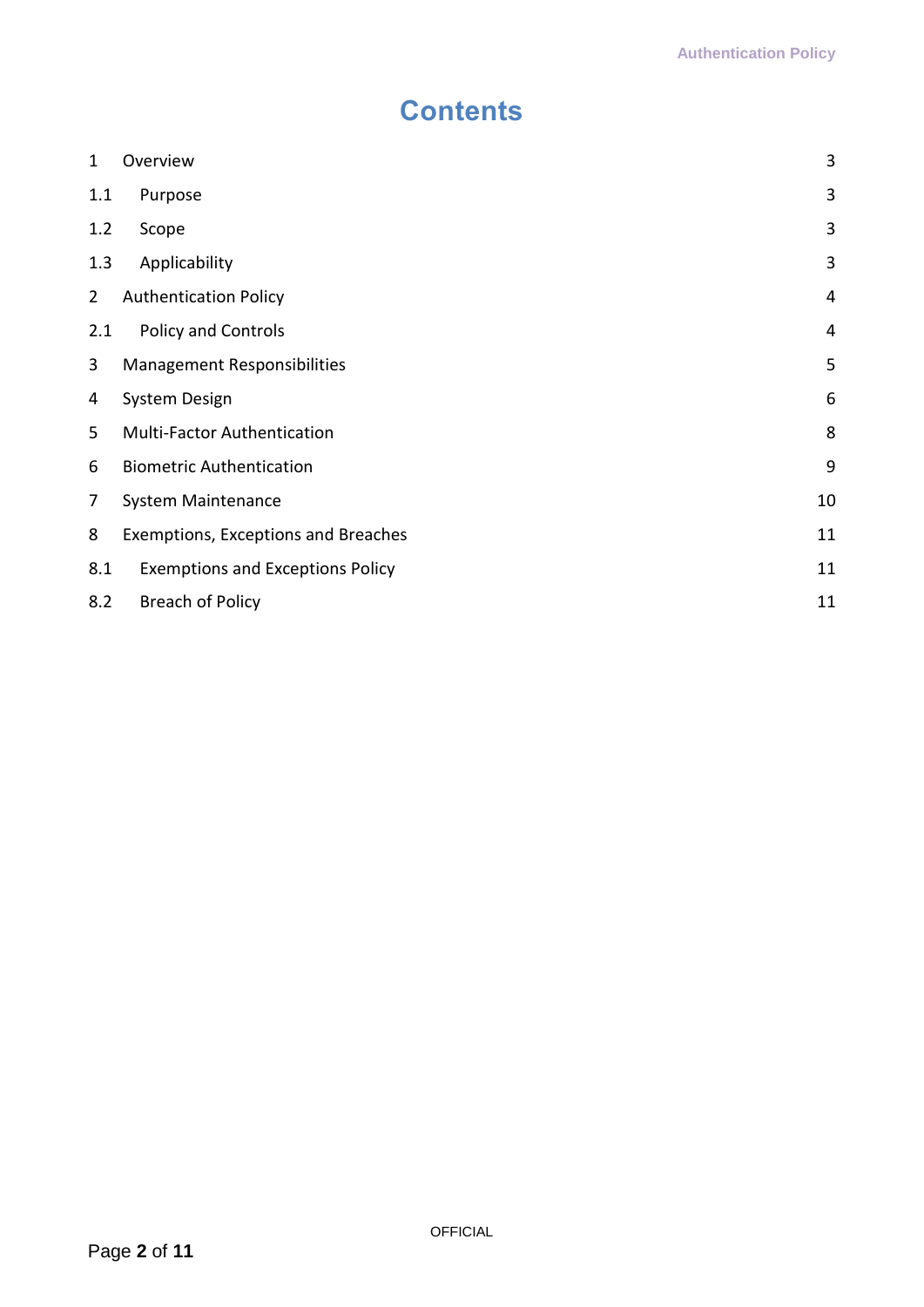## <span id="page-2-0"></span>**1 Overview**

IL7 Security (IL7) is committed to a layered security approach of multi-factor authentication (MFA), public/private key encryption and strong passwords whenever possible. Strong authentication remains a crucial aspect of protective security for information management systems, helping to preserve the confidentiality, integrity and availability of information by restricting access to identified users.

Conversely, poorly-designed authentication controls may result in the compromise of IL7's entire corporate system. It is therefore necessary for IL7 to impose requirements to ensure that authentication controls are implemented consistently throughout the organisation.

#### <span id="page-2-1"></span>**1.1 Purpose**

Define the correct use and management of authentication controls within IL7.

#### <span id="page-2-2"></span>**1.2 Scope**

This Policy applies to all systems owned by IL7, including all networks, services and applications.

#### <span id="page-2-3"></span>**1.3 Applicability**

This Policy applies to all IL7 staff, service providers and contractors who use and develop systems to support IL7.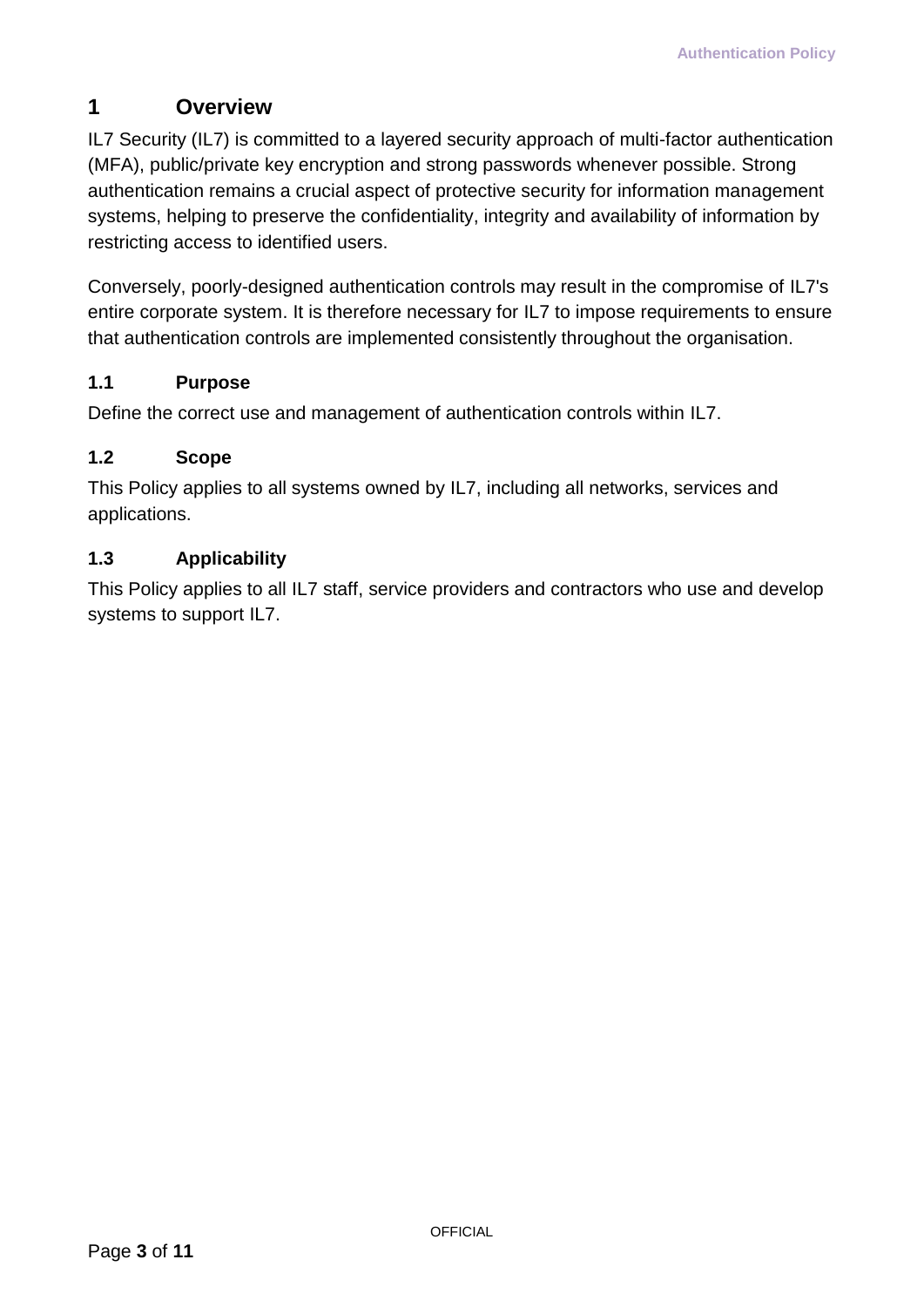### <span id="page-3-0"></span>**2 Authentication Policy**

The following requirements will be adhered to at all times to ensure the correct use of IL7 information technology resources.

#### <span id="page-3-1"></span>**2.1 Policy and Controls**

This Policy is written to ensure that the outcomes of the following Cyber Security Principles are met:

- SP-06 Operational Security (Ref [1])
- SP-07 Security Development and Configuration (Ref [2])
- SP-09 End User Devices (Ref [3])
- SP-11 Core System Protection and Separation (Ref [4])

This Policy implements the following NIST controls, which are detailed in NIST Special Publication 800-53 [5]:

- AC-2 Account Management,
- AC-4 Information Flow Enforcement.
- AC-14 Permitted Actions without Identification,
- AU-12 Audit Generation,
- IA-1 Identification and Authentication Policy and Procedures,
- IA-2 Identification and Authentication (Organisational Users),
- IA-3 Device Identification and Authentication,
- IA-4 Identifier Management,
- IA-5 Authenticator Management,
- IA-7 Cryptographic Module Authentication,
- IA-8 Identification and Authentication (Non-organisational Users),
- IA-10 Adaptive Identification and Authentication,
- IA-11 Re-Authentication,
- MA-4 Non-Local Maintenance,
- SC-2 Application Partitioning,
- SC-4 Information in Shared Resources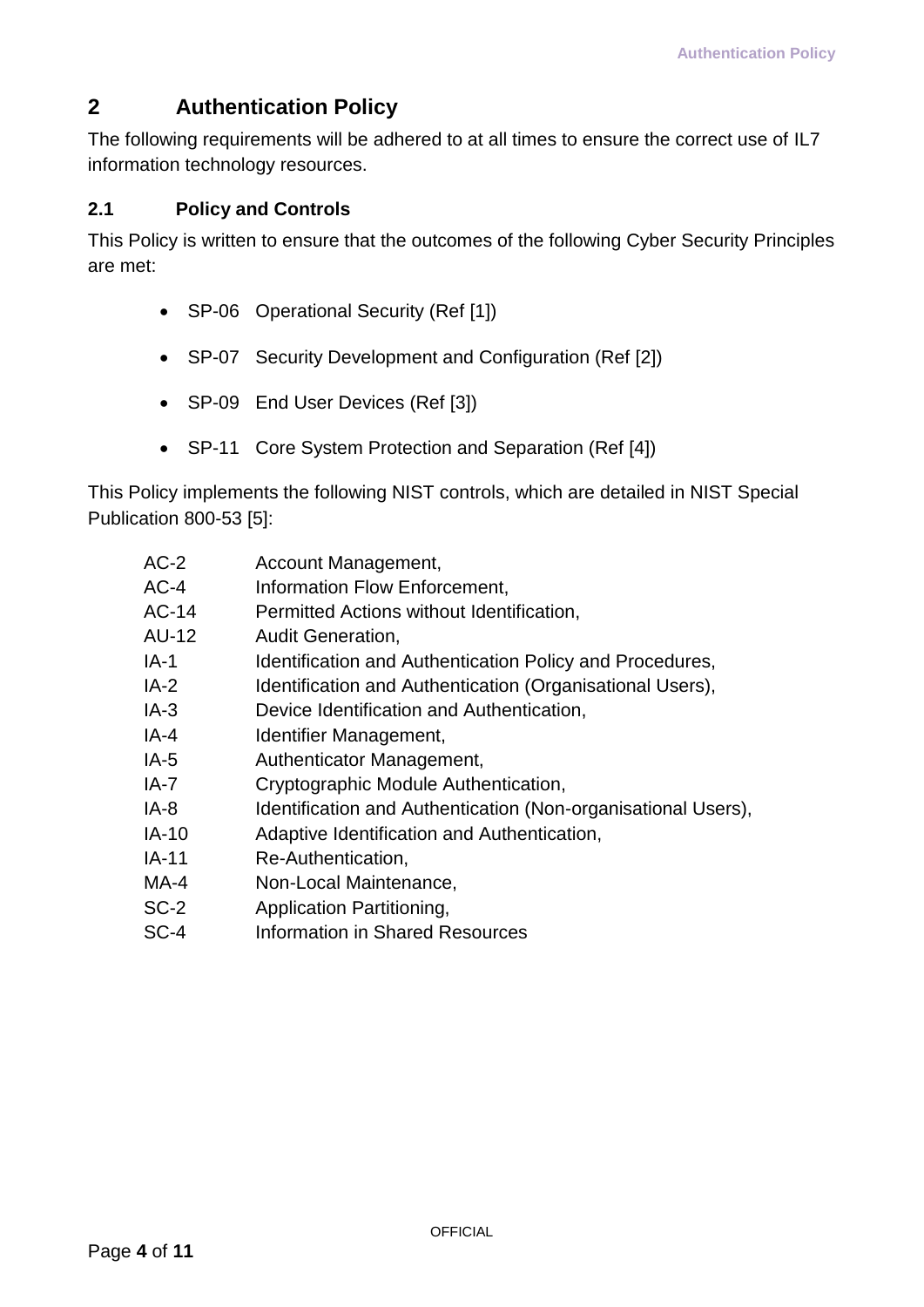# <span id="page-4-0"></span>**3 Management Responsibilities**

Management responsible for security shall ensure that:

|     | <b>Policy ID Policy Requirement</b>                                                                                                                                                           |
|-----|-----------------------------------------------------------------------------------------------------------------------------------------------------------------------------------------------|
| 3.1 | All users are given appropriate training and resources to allow them to<br>comply with their authentication responsibilities, as per the Security Training<br>and Awareness Policy (Ref [6]). |

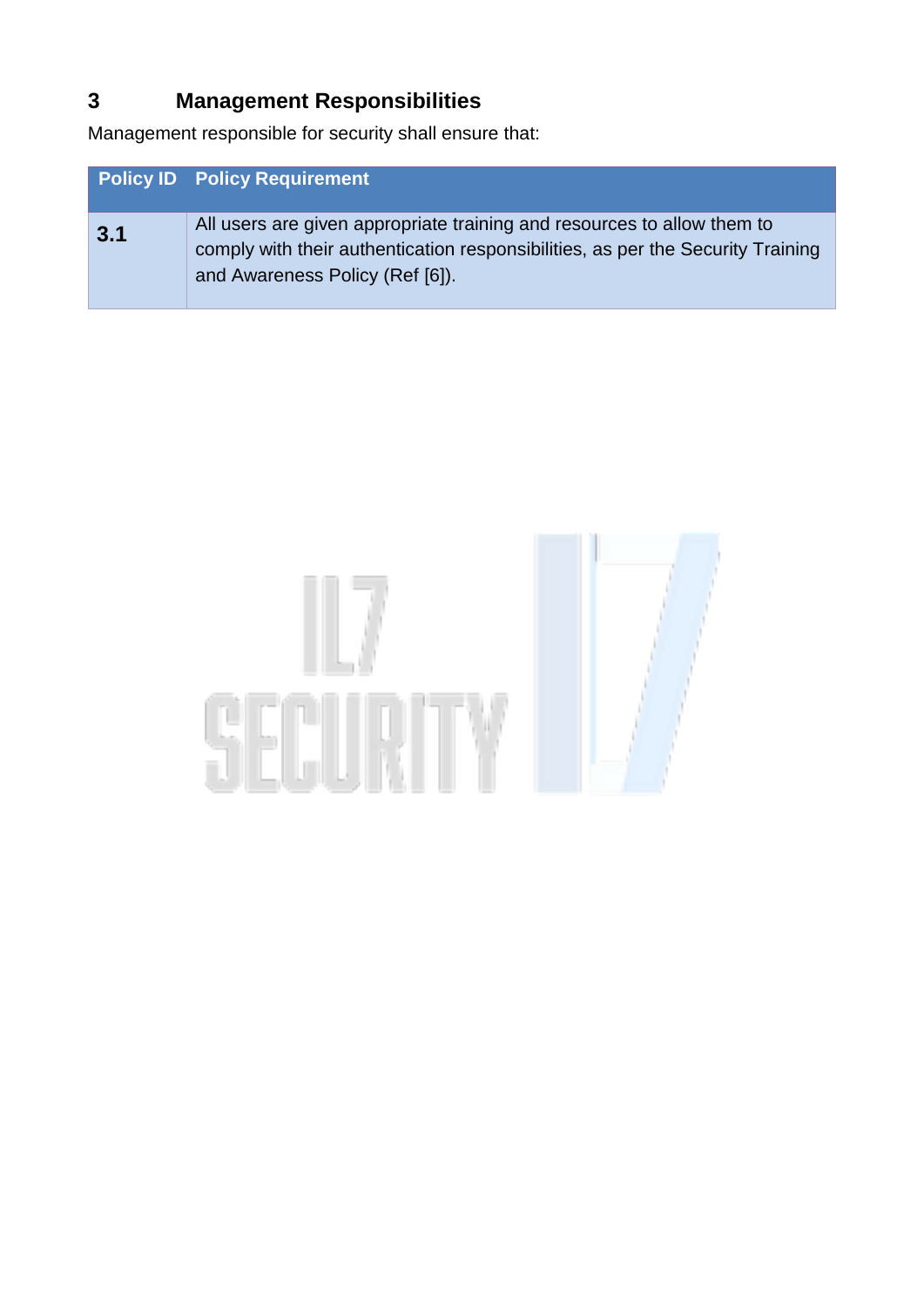# <span id="page-5-0"></span>**4 System Design**

System designers responsible for the design of IL7 systems and the configuration of IL7 devices shall ensure that:

|     | <b>Policy ID Policy Requirement</b>                                                                                                                                                                                              |
|-----|----------------------------------------------------------------------------------------------------------------------------------------------------------------------------------------------------------------------------------|
| 4.1 | Authentication controls are used to confirm the identity of all users attempting<br>to access IL7 resources at any time (including system-system and device-<br>system interactions). [NIST IA-7,8,10,11, AC-2,4,14, SC-4, MA-4] |
| 4.2 | Access to systems is only granted to successfully authenticated users, in<br>accordance with NCSC guidelines (Ref [7]). [NIST SC-2]                                                                                              |
| 4.3 | Multi-Factor Authentication (MFA) is implemented in line with section 5                                                                                                                                                          |
| 4.4 | All authentication attempts must be logged and monitored in accordance with<br>the Logging and Log Management Policy (Ref [8]). [NIST AU-12]                                                                                     |
| 4.5 | All user accounts are given unique identities, in accordance with the Account<br>Management Policy (Ref [9]). [NIST IA-2]                                                                                                        |
| 4.6 | Username/password credentials meet the Password Policy (Ref [10]).                                                                                                                                                               |
| 4.7 | Authentication credentials are encrypted in transit and at rest. [NIST IA-5]                                                                                                                                                     |
| 4.8 | Authentication controls are reviewed as necessary when enabling/disabling<br>user accounts during the joiners/leavers process, as outlined in the Account<br>Management Policy (Ref [9]). [NIST IA-5]                            |

System designers responsible for the design of IL7 systems and the configuration of IL7 devices should ensure that:

|      | <b>Policy ID Policy Requirement</b>                                                                                                                                                                                                                                                                           |
|------|---------------------------------------------------------------------------------------------------------------------------------------------------------------------------------------------------------------------------------------------------------------------------------------------------------------|
| 4.9  | MFA should be utilised wherever technically possible as part of a layered<br>security approach in accordance with NCSC guidelines (Ref [7]), alongside<br>public/private key encryption and strong passwords as described in the<br>Encryption Policy (Ref [11]) and Password Policy (Ref [10]) respectively. |
| 4.10 | Certificate-based authentication is considered for all situations requiring<br>authentication.                                                                                                                                                                                                                |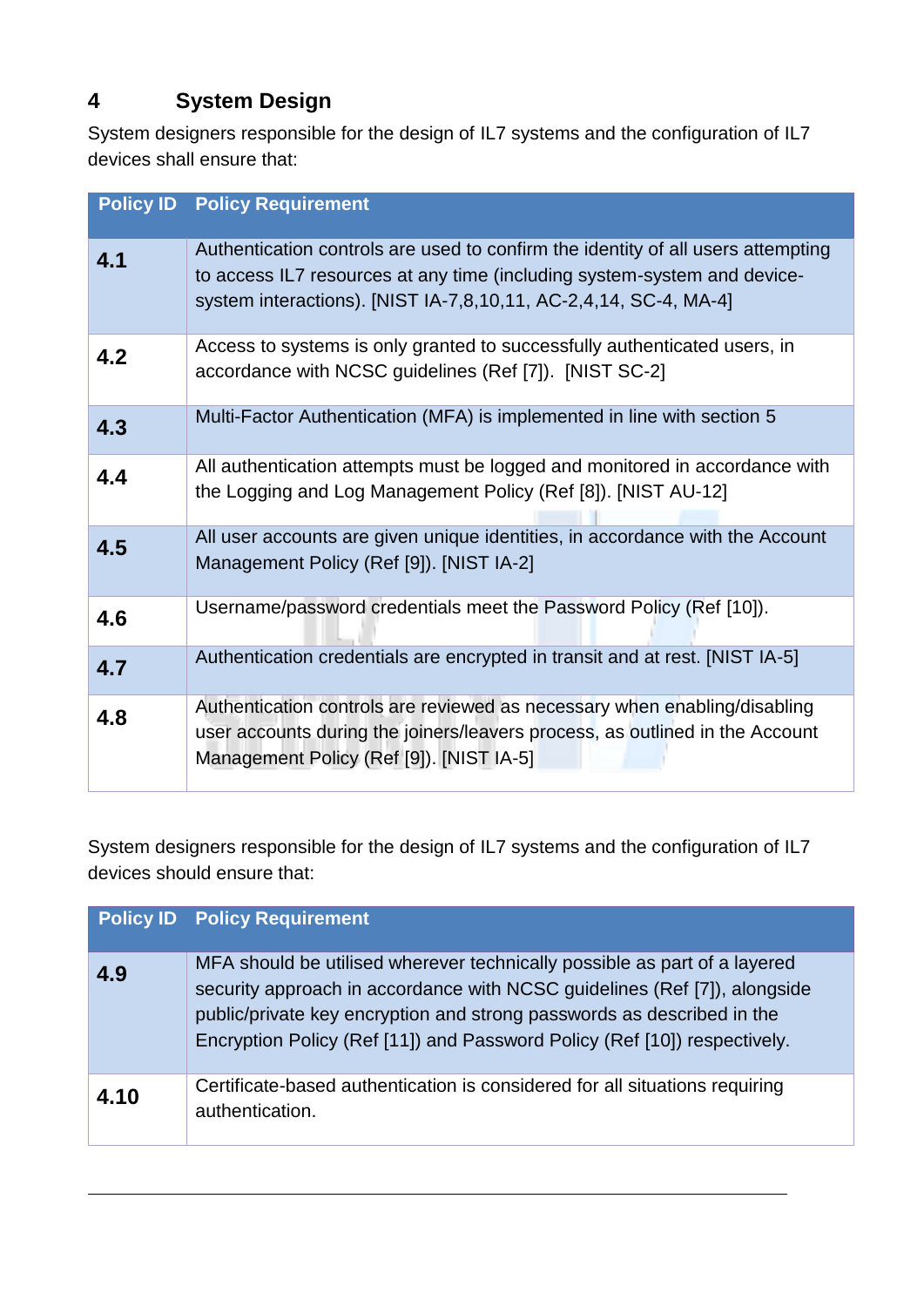System designers responsible for the design of IL7 systems and the configuration of IL7 devices must ensure, dependent on a risk assessment, that:

|      | <b>Policy ID Policy Requirement</b>                                                                                                                                                                               |
|------|-------------------------------------------------------------------------------------------------------------------------------------------------------------------------------------------------------------------|
| 4.11 | Any MFA implemented is appropriate to the system being deployed. Where a<br>risk assessment deems it appropriate, in-built MFA (i.e. MFA included as part<br>of a procured solution) should be used if available. |

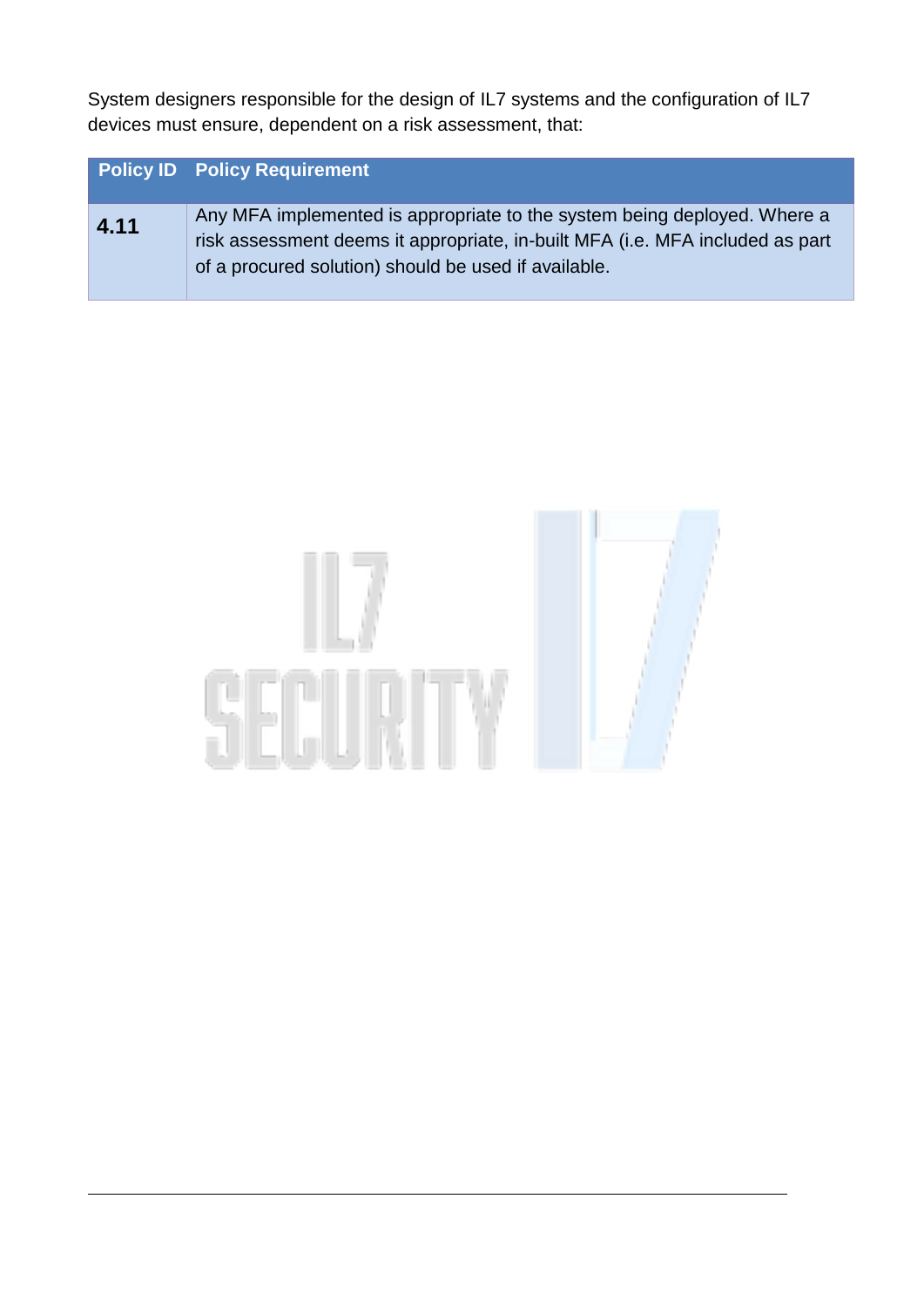## <span id="page-7-0"></span>**5 Multi-Factor Authentication**

System designers responsible for the design of IL7 systems and configuration of IL7 devices shall ensure that:

| <b>Policy ID</b> | <b>Policy Requirement</b>                                                                                                                                                                                                                                                                                                                                                                            |
|------------------|------------------------------------------------------------------------------------------------------------------------------------------------------------------------------------------------------------------------------------------------------------------------------------------------------------------------------------------------------------------------------------------------------|
| 5.1              | Where MFA is used, only IL7 approved/assured MFA approaches/products are<br>employed.<br>Designers should contact the GRA CSAS team for information on assured<br>products.                                                                                                                                                                                                                          |
| 5.2              | Where no system-appropriate IL7 approved MFA approach/product exists, the<br>MFA solution must be assured by the GRA CSAS team.                                                                                                                                                                                                                                                                      |
| 5.3              | All administrator accounts are protected by IL7-approved MFA methods. [NIST<br>$IA-2(1, 3)$ ].                                                                                                                                                                                                                                                                                                       |
| 5.4              | SMS/Text Message validation is not used as the second factor.<br>The exception to this is for citizen access to IL7 services where no other MFA<br>mechanism is suitable.                                                                                                                                                                                                                            |
| 5.5              | All normal (non-privileged) user accounts that are internet facing or that utilise<br>other public networks, including for remote access as per the Remote access<br>design policy (Ref [12]), are protected by MFA.<br>In this scenario, it is acceptable that the second factor is the remote access<br>device authentication to the end system (e.g. via certificate for a VPN). [NIST<br>$[A-2]$ |
| 5.6              | MFA must be implemented for internal (non-administrative) user accounts,<br>where a risk assessment deems it appropriate. [NIST IA-2]                                                                                                                                                                                                                                                                |

Note: Where Multi-Factor Authentication is implemented, IL7 considers the first factor to always be a Username and Password.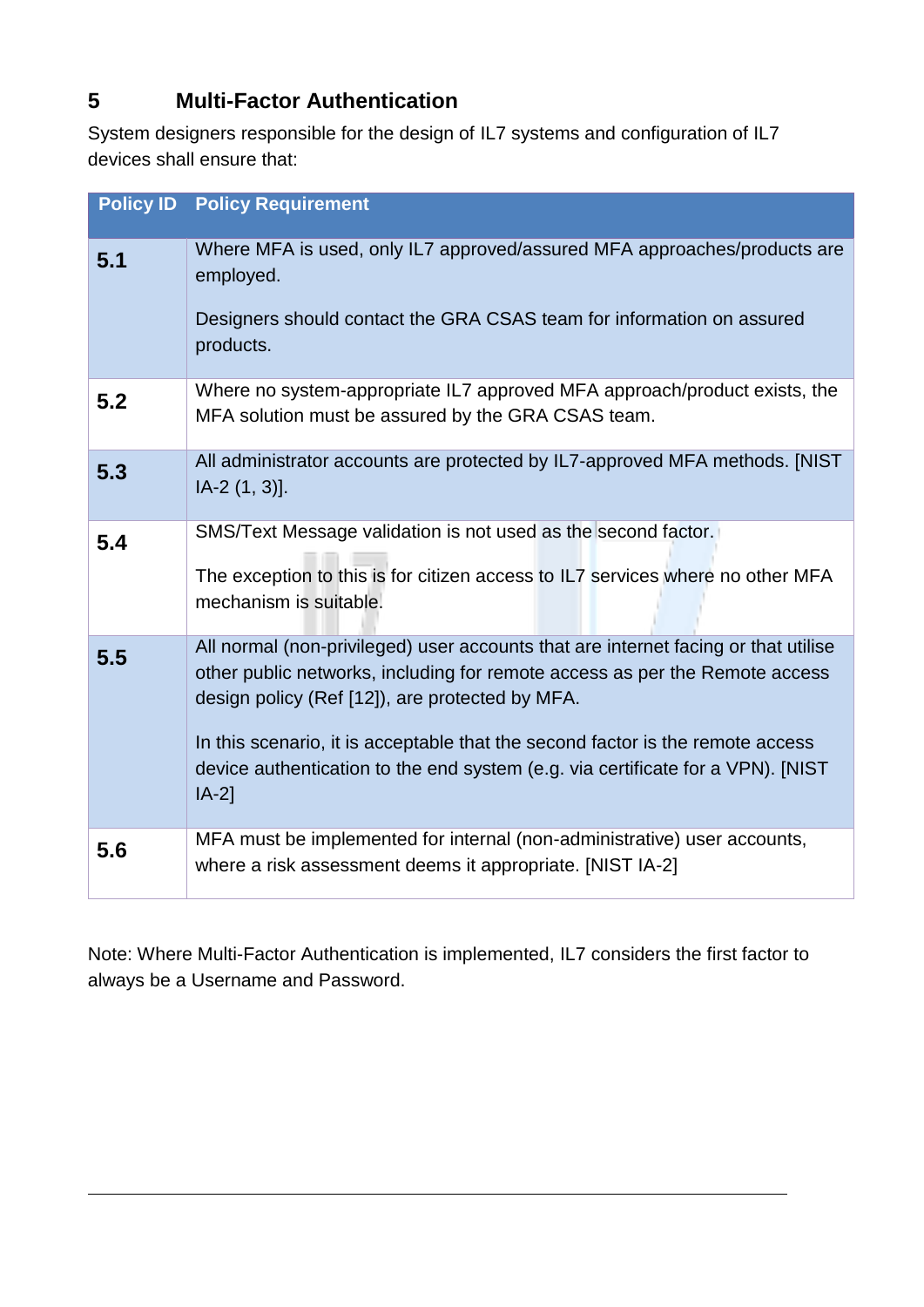# <span id="page-8-0"></span>**6 Biometric Authentication**

While biometrics can form part of a secure authentication process, the inherently probabilistic nature of the algorithms used to match the presented biometric with the information on record limits the overall level of security that can be implemented should a system rely entirely on biometrics for authentication purposes. As such additional controls should be put in place when biometrics are being considered for use to provide authentication to IL7 systems. The requirements presented here are derived from NCSC guidance (Ref [13])

System designers responsible for the design of IL7 systems and configuration of IL7 devices shall ensure that:

|     | <b>Policy ID Policy Requirement</b>                                                                                                                                                                                                                                                                    |
|-----|--------------------------------------------------------------------------------------------------------------------------------------------------------------------------------------------------------------------------------------------------------------------------------------------------------|
| 6.1 | IL7 Governance, Risk and Assurance (GRA) Team support the choice of and<br>assure any biometric systems prior to use.                                                                                                                                                                                  |
| 6.2 | Biometrics are not configured as the primary authentication method for any IL7<br>device – they should only be used to unlock devices to which a user has<br>previously authenticated (such as in the case of a locked mobile phone).                                                                  |
| 6.3 | Biometric data is stored "on-device" in an encrypted form and is at no point<br>exposed outside of the device's authentication processes.                                                                                                                                                              |
| 6.4 | Users are required to give consent (either on the device or separately) prior to<br>enrolling their biometric data on a device as biometric data is, by definition,<br>personally identifiable information under the Data Protection Act 2018 and<br>GDPR (See references [14] and [15] respectively). |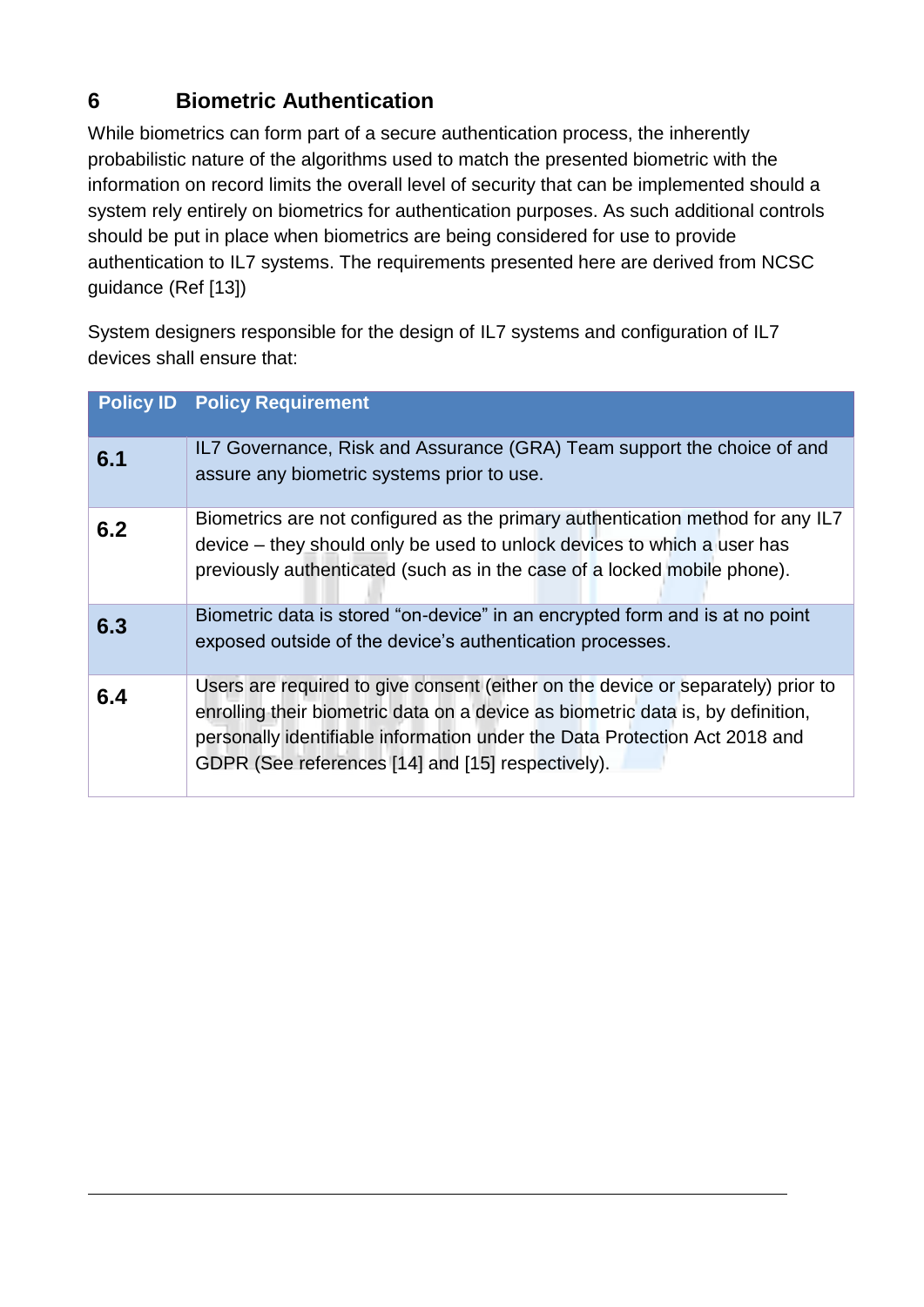# <span id="page-9-0"></span>**7 System Maintenance**

Administrators responsible for maintenance of IL7 systems shall:

|     | <b>Policy ID Policy Requirement</b>                                                                |
|-----|----------------------------------------------------------------------------------------------------|
| 7.1 | Abide by additional requirements for administrators laid out in the Password<br>Policy (Ref [10]). |
| 7.2 | Ensure that remote access to any IL7 system uses valid certificates and<br>credentials.            |
| 7.3 | Not bypass authentication mechanisms for themselves or other users.                                |